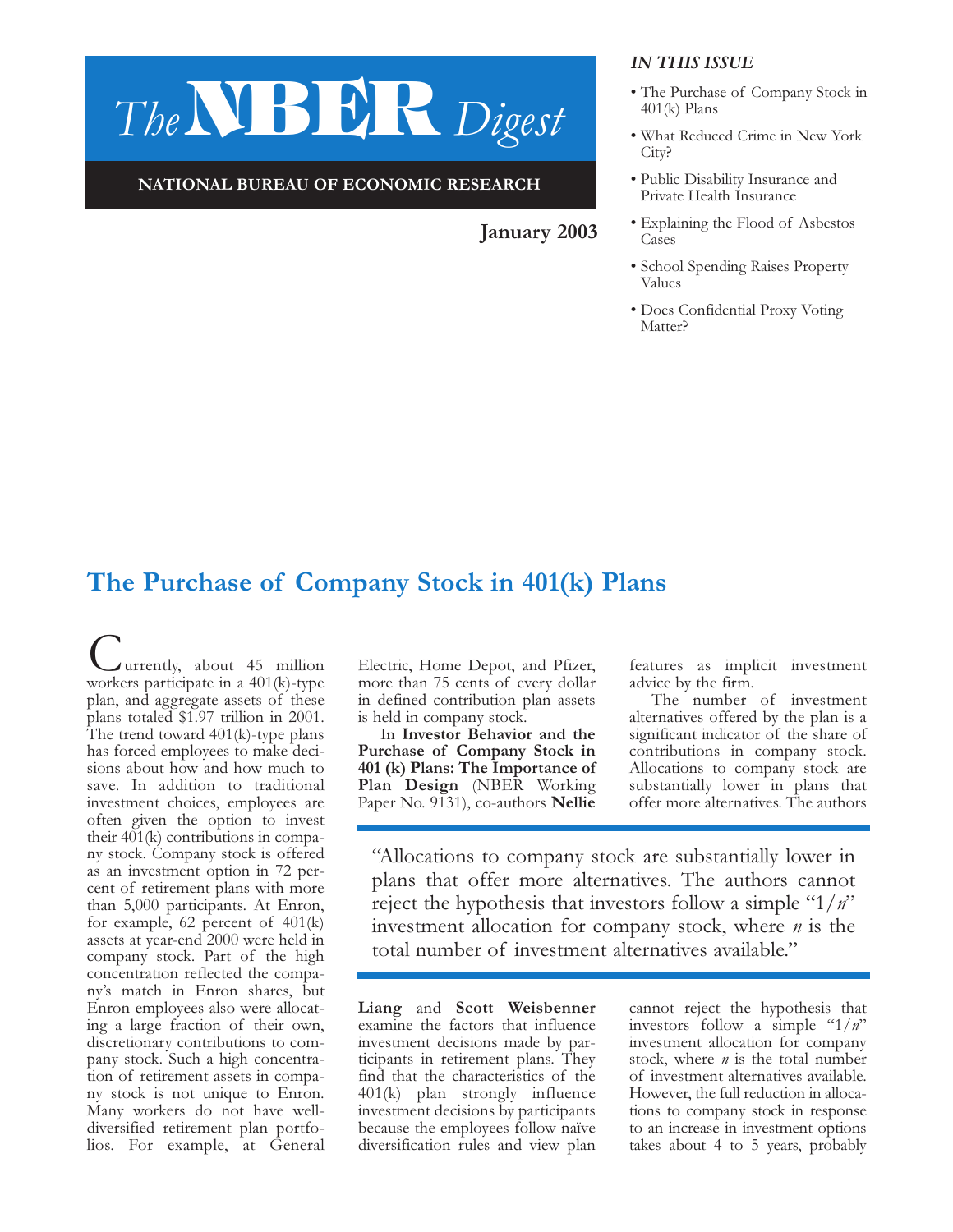because of investor inertia.

The authors also find that employees appear to interpret restrictions on asset allocation put forth by the firm as providing implicit investment advice regarding the purchase of company stock. The employees of firms that have a match in company stock put more, not less, of their own contributions in company stock. In addition, a switch from allowing the employee to invest the match without restriction to requiring that the match be all in company stock is not offset by the employee investing less of his own contributions in company stock. An examination of other plan restrictions, such as minimum or maximum limits on company stock purchases, further suggests that workers take investment cues from plan restrictions.

Because the plan features are so important in determining the purchase and holdings of company stock, the authors ask what determines the number of investment options offered and the employer match policy. They find that firms have offered more options in recent years, possibly because the proliferation of mutual funds has made it easier to offer more alternatives. The only significant determinant of the employer match in company stock is whether the firm pays dividends. This link to dividends likely reflects the fact that when the match is in company stock, then the match contributions can be paid into a leveraged ESOP. This is desirable, because then the subsequent dividends paid on the stock will be considered compensation expense and thus will reduce a firm's future taxes.

The authors studied 994 publicly traded companies from 1991 to 2000, where the average share of participants' discretionary 401(k) contributions in company stock was 19 percent.

— Les Picker

#### What Reduced Crime in New York City?

uring the 1990s, crime rates in New York City dropped dramatically, even more than in the United States as a whole. Violent crime declined by more than 56 percent in the City, compared to about 28 percent in the nation as whole. Property crimes tumbled by about 65 percent, but fell only 26 percent nationally.

Many attribute New York's crime reduction to specific "gettough" policies carried out by former Mayor Rudolph Giuliani's administration. The most prominent of his policy changes was the aggressive policing of lower-level crimes, a policy which has been dubbed the "broken windows" approach to law enforcement. In this view, small disorders lead to larger ones and perhaps even to crime. As Mr. Guiliani told the press in 1998, "Obviously murder and graffiti are two vastly different crimes. But they are part of the same continuum, and a climate that tolerates one is more likely to tolerate the other."

In Carrots, Sticks and Broken Windows (NBER Working Paper No. 9061), co-authors **Hope** Corman and Naci Mocan find that the "broken windows" approach does not deter as much crime as meanors had risen by 10 percent, indicating increased use of the "broken windows" method, robberies dropped 2.5 to 3.2 percent, and motor vehicle theft declined by 1.6 to 2.1 percent. But this decline was not the result of more of those

"The police measure that most consistently reduces crime is the arrest rate… Felony arrest rates (except for motor vehicle thefts) rose 50 to 70 percent in the 1990s. When arrests of burglars increased 10 percent, the number of burglaries fell 2.7 to 3.2 percent. When the arrest rate of robbers rose 10 percent, the number of robberies fell 5.7 to 5.9 percent."

some advocates argue, but it does have an effect, particularly on robbery and motor vehicle theft. They use misdemeanor arrests as a measure of broken windows policing.

Over the 1990s, misdemeanor arrests increased 70 percent in New York City. When arrests for misdeinvolved in misdemeanors being incapacitated from further crimes by being in prison: prison stays for misdemeanors are short and only 9.4 percent of misdemeanor arrests result in a jail sentence, the authors note. Furthermore, an increase in misdemeanor arrests has no impact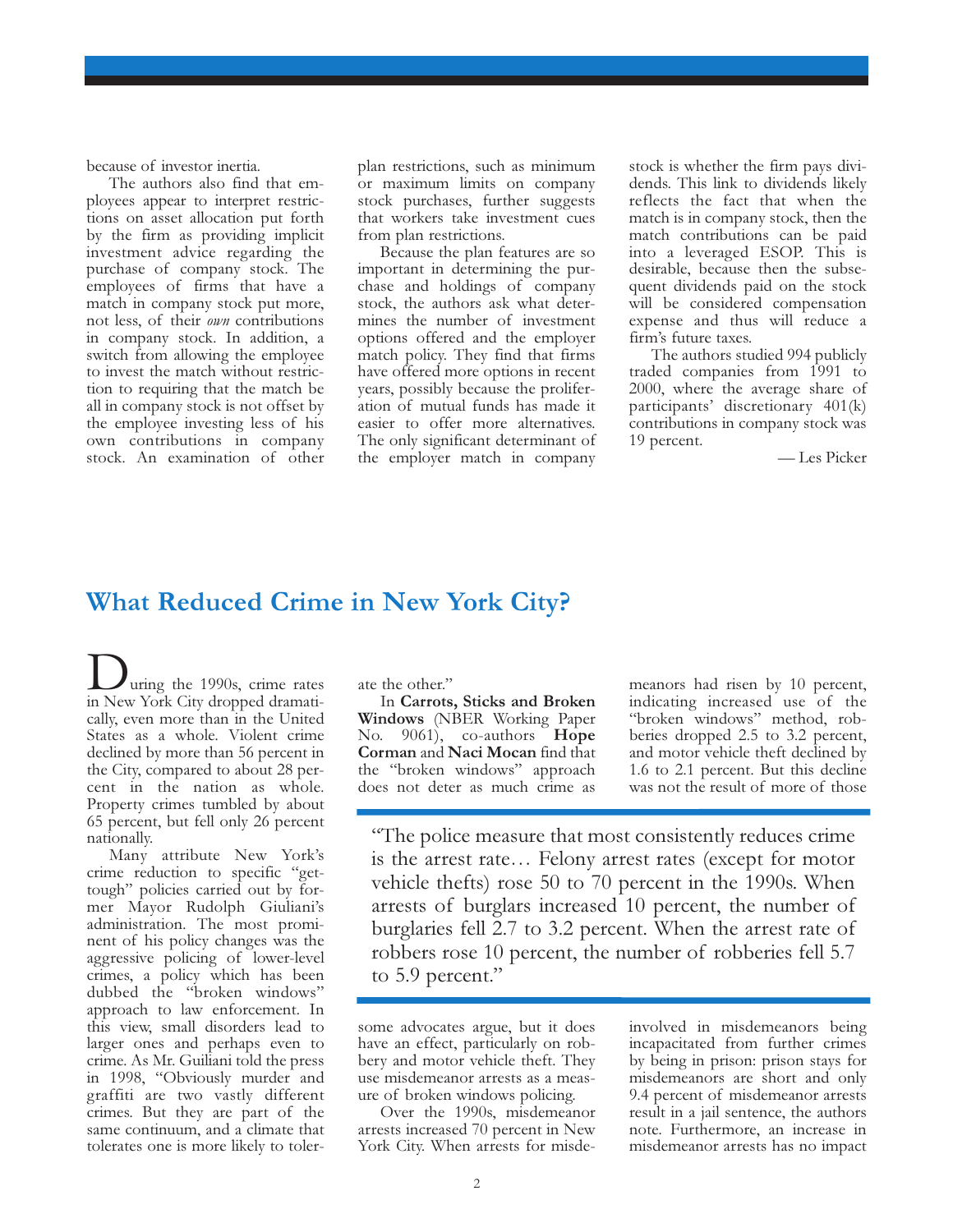on the number of murder, assault, and burglary cases, the authors finds.

Corman and Mocan identify several factors that could affect crime rates. For example, the police force in New York City grew by 35 percent in the 1990s, the numbers of prison inmates rose 24 percent, and there were demographic changes, including a decline in the number of youths.

Skeptics believe that it was the economic boom of the 1990s — a "carrot" that encourages people to remain on the straight-and-narrow — that brought about the drop in crime rates in New York City and the nation. The national unemployment rate declined 25 percent between 1990 and 1999, and by 39 percent in the city between 1992 and 1999. This study shows that a single percentage point decline in the jobless rate decreases burglary by 2.2 percent and motor vehicle theft by 1.8 percent. Increases in the real minimum wage also significantly reduce robberies and murders: 3.4 to 3.7 percent fewer robberies with a 10 percent increase in the minimum wage and 6.3 to 6.9 percent fewer murders.

The police measure that most consistently reduces crime is the arrest rate of those involved in crime, the study finds. Felony arrest rates (except for motor vehicle thefts) rose 50 to 70 percent in the 1990s. When arrests of burglars increased 10 percent, the number of burglaries fell 2.7 to 3.2 percent.

When the arrest rate of robbers rose 10 percent, the number of robberies fell 5.7 to 5.9 percent. In the case of murder, the decline was 3.9 to 4 percent; in the case of assault, 2 to 2.4 percent; and for motor vehicle theft, 5 to 5.1 percent.

The contribution of such deterrence measures (the "stick") offers more explanation for the decline in New York City crime than the improvement in the economy, the authors conclude. Between 1990 and 1999, homicide dropped 73 percent, burglary 66 percent, assault 40 percent, robbery 67 percent, and vehicle hoists 73 percent. The authors' model manages to explain between 33 and 86 percent of those declines.

— David R. Francis

#### Public Disability Insurance and Private Health Insurance

isability Insurance (DI), one of America's largest social insurance programs, pays out cash benefits and provides health insurance for 4.7 million beneficiaries. However, health coverage under DI, provided through the Medicare program, is only available after a two-year waiting period. Are many individuals left with no health insurance coverage during that waiting period? And, does the waiting period deter applications for DI by people who would lose their health insurance if they left their job and who do not have an alternative source of insurance?

In Health Insurance Coverage and the Disability Insurance Application Decision (NBER Working Paper No. 9148), authors Jonathan Gruber and Jeffrey Kubik examine these questions using data from the Health and Retirement Survey, which follows a

sample of people born in 1931-41 for up to 10 years. The survey asks about their sources of health insurance coverage, DI applications and their receipt of DI benefits, and includes demographic and job characteristics. The survey asks for detail about health insurance provided by the individual's current

In fact, coverage rises, because individuals experience only a modest reduction in employer coverage, about 9 percent. This is more than offset by increased coverage from: spousal insurance (9 percent), Medicaid coverage and other public coverage (4 percent), and retiree coverage and other private coverage

"In spite of the waiting period before those on DI receive Medicare coverage, there is no reduction in insurance coverage among DI applicants."

employers, the availability of retiree health insurance coverage, and spousal health insurance coverage.

Gruber and Kubik show that, in spite of the waiting period before those on DI receive Medicare coverage, there is no reduction in insurance coverage among DI applicants.

(5 percent). Hence, the researchers show that the waiting period does not lead to lower insurance levels among DI beneficiaries.

However, it turns out that individuals who would lose health insurance while waiting for Medicare coverage under DI are deterred from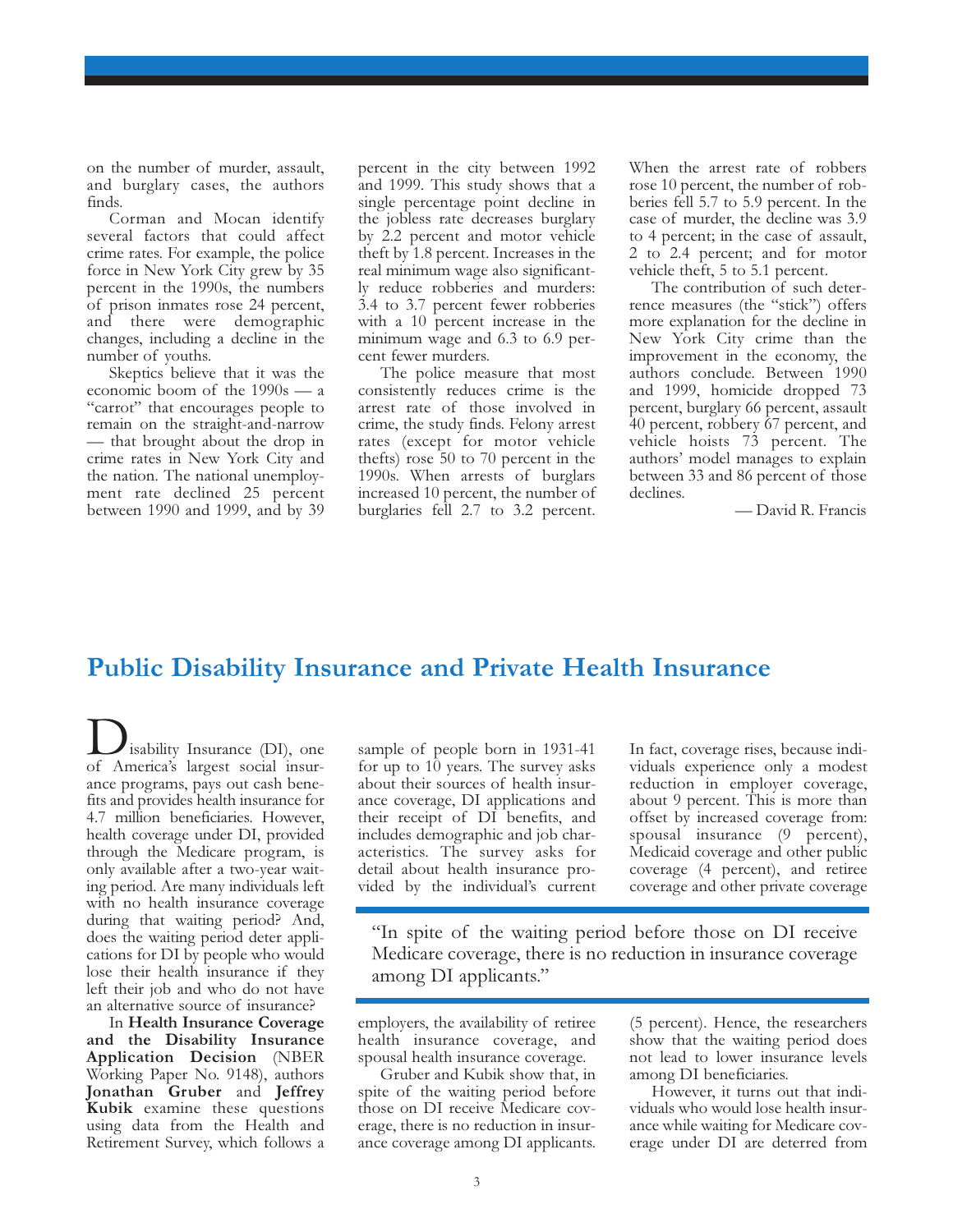applying to the program. The authors find that individuals with an alternative source of coverage if they lose their jobs are 26-74 percent more likely to apply to the DI program than those who do not have an alternative source of health insurance.

These findings suggest that reducing the waiting period or otherwise enhancing the insurance coverage of DI applicants would not

do much to increase insurance coverage. Rather, it would serve chiefly to replace private sources of coverage with public coverage. However, enhancing insurance during the waiting period would promote applications for DI, and the implications of increased applications are unclear. If the applications come from the least disabled individuals, this might not be a good use of public funds. However, if the individuals who are deterred from applying by the waiting period are the most disabled applicants, those who cannot bear the risk of going without coverage for any period of time, then there could be major societal gains from loosening what the researchers call the "application lock."

— Andrew Balls

#### Explaining the Flood of Asbestos Cases

 $\perp$  **L** though asbestos has not been used since the 1970s, the number of asbestos personal injury claims filed each year has been increasing, rather than decreasing, over time. At least 600,000 people have now filed asbestos exposure claims. Eighty firms have filed for bankruptcy because of asbestos liability, including 30 since the beginning of 2000. Insurers have paid out approximately \$32 billion in compensation to date and the total cost of asbestos compensation is projected to be between \$200 and \$275 billion, making asbestos the largest mass tort in U.S. legal history.

In Explaining the Flood of Asbestos Litigation: Consolidation, Bifurcation and Bouquet Trials (NBER Working Paper No. 9362), Research Associate Michelle J. White finds that because most asbestos claims are filed in a small number of states and jurisdictions, judges in these jurisdictions have thousands of cases on their dockets. In response, they have developed new legal procedures intended to resolve large numbers of cases at once by encouraging mass settlements. These new legal procedures have changed trial outcomes in plaintiffs' favor. As a result, they give plaintiffs' lawyers incentives to

file large numbers of additional cases in the same jurisdictions, thereby making the asbestos crisis worse.

One of the procedural innovations is consolidation, which involves trials of multiple claims before a single jury. Another is bifurcation, which divides the trial into liability and damage phases. After the first phase, trial judges direct the parties to settle and may become directly involved in the negotiations. Someinnovations have worsened the asbestos crisis by making trial outcomes more favorable to plaintiffs and therefore giving plaintiffs' lawyers an incentive to file additional claims in the same courts. Using a dataset of asbestos trials from 1987 to 2002, she finds that bifurcation and bouquet trials increase plaintiffs' expected returns from trial from \$636,000 to about \$1.8 million, nearly a three-fold increase. In consolidation of up to seven plain-

"Legal innovations have worsened the asbestos crisis by making trial outcomes more favorable to plaintiffs and therefore giving plaintiffs' lawyers an incentive to file additional claims in the same courts."

times judges threaten that, if the parties do not settle, they will direct the jury to consider punitive damages. The third procedural innovation involves bouquet trials, in which a small group of cases is selected for trial from a much larger group. At the end of the bouquet trial, the judge directs the parties to settle the larger group of cases based on the template of the small group outcomes.

tiffs' cases, plaintiffs receive between \$200,000 and \$305,000 more, an increase of 31 to 48 percent. These figures include both compensatory and punitive damages.

In the three most pro-plaintiff states — Mississippi, West Virginia, and Texas — which have become centers for asbestos litigation, the expected return from trial is \$1 million to \$2 million higher than in the other states.

— Les Picker

White finds that these legal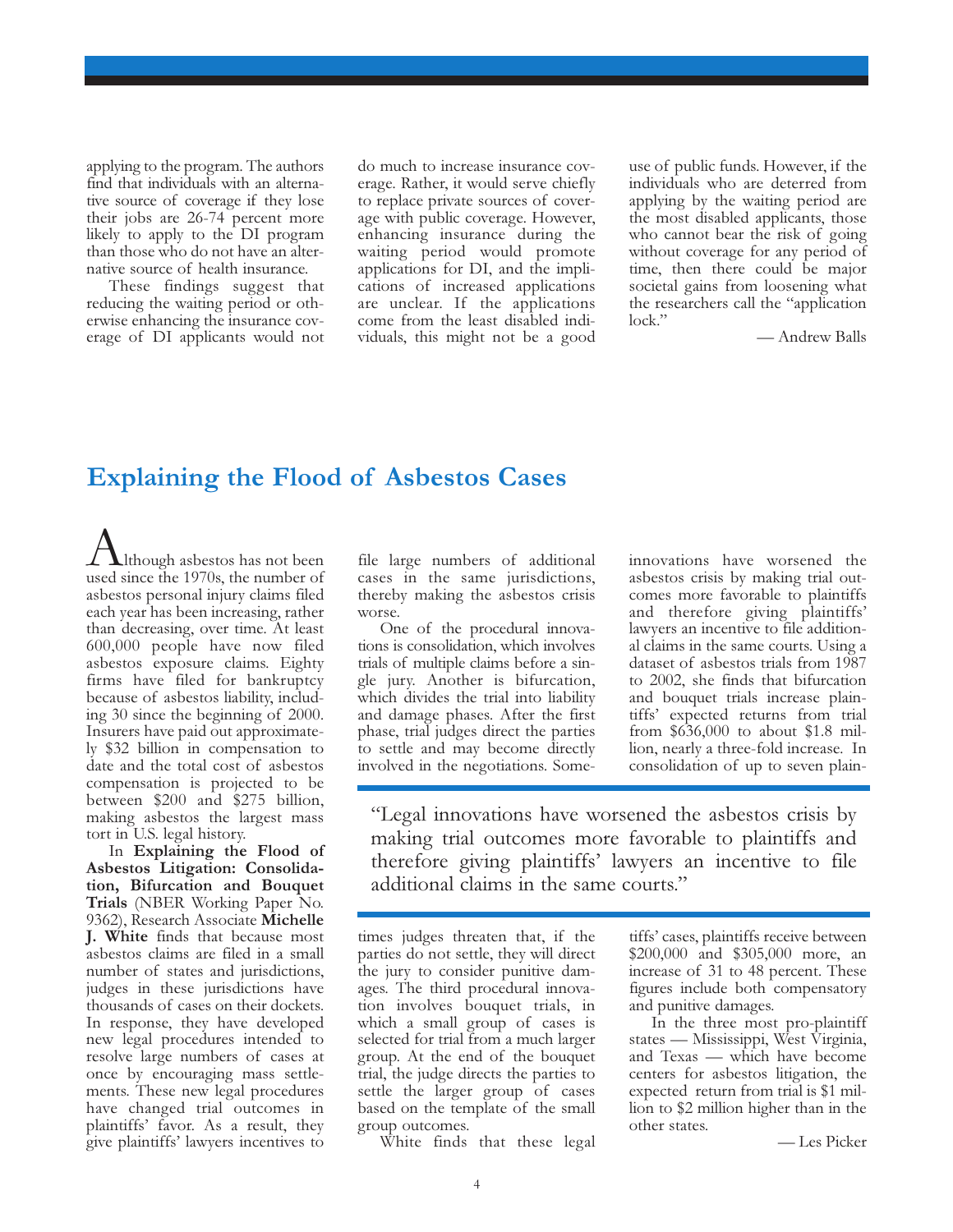## School Spending Raises Property Values

 $\angle$  **\**n enduring question in education policy is whether spending additional public resources improves schools. Those who argue against strategies to increase public spending argue that current spending levels are too high and that public schools spend their current revenues inefficiently.

In Using Market Valuation to Assess Public School Spending (NBER Working Paper No. 9054), co-authors Lisa Barrow and Cecilia Rouse first examine whether an additional dollar of public money spent on schools increases residential property values. If it does, then consumers presumably value the additional spending because it increases school quality. Further, the authors evaluate whether the current level of spending is too high.

School expenditures are financed with both state and local contributions. Each state has a financing formula for determining the state aid to each district, and these formulas are revised periodically. The state portion of the contribution often is negatively related to property values because states try to equalize expenditures across rich and poor districts. Thus, it is difficult to assess directly the effects of an increase in state aid on school quality as it may reflect a worsening of other conditions in the local district that also affect school quality. To overcome

this difficulty, the authors examine 1980-to-1990 changes in property values resulting from changes in state aid for schools that arise solely from changes in state financing formulas — they control for an extensive list of district and county characteristics that may also affect property values.

Their results suggest that, overall, a \$1.00 increase in per pupil state aid increases aggregate per pupil housing values by about \$20.00, indicating that potential residents value education expenditure. because households with greater income can afford to consider a wider range of schooling and housing options, school spending in districts with wealthier residents may be more efficient. Similarly, the degree of external competition that a school district faces (from having many neighboring districts) or the district's size may also affect the efficiency of school spending.

To test whether wealthier and more educated school districts spend their revenues more efficiently, the authors categorize school dis-

"… A \$1.00 increase in per pupil state aid increases aggregate per pupil housing values by about \$20.00, indicating that potential residents value education expenditure."

Further, their results suggest that some of the increase in value reflects lower local tax burdens, but most reflects increases in total per pupil district expenditures. Finally, they conclude that there is no evidence that school districts are overspending, on net.

However, this overall result may mask important differences, because some school districts may operate more efficiently than others. Specifically, the authors note that tricts by average household income and education level of the adult population, as well as by the degree of competition faced by the district, and the district's size. Although potential district residents on average value additional state revenues, the authors find that "large school districts, and those areas with fewer homeowners and in areas in which residents are poor or less educated" are more likely to overspend.

— Linda Gorman